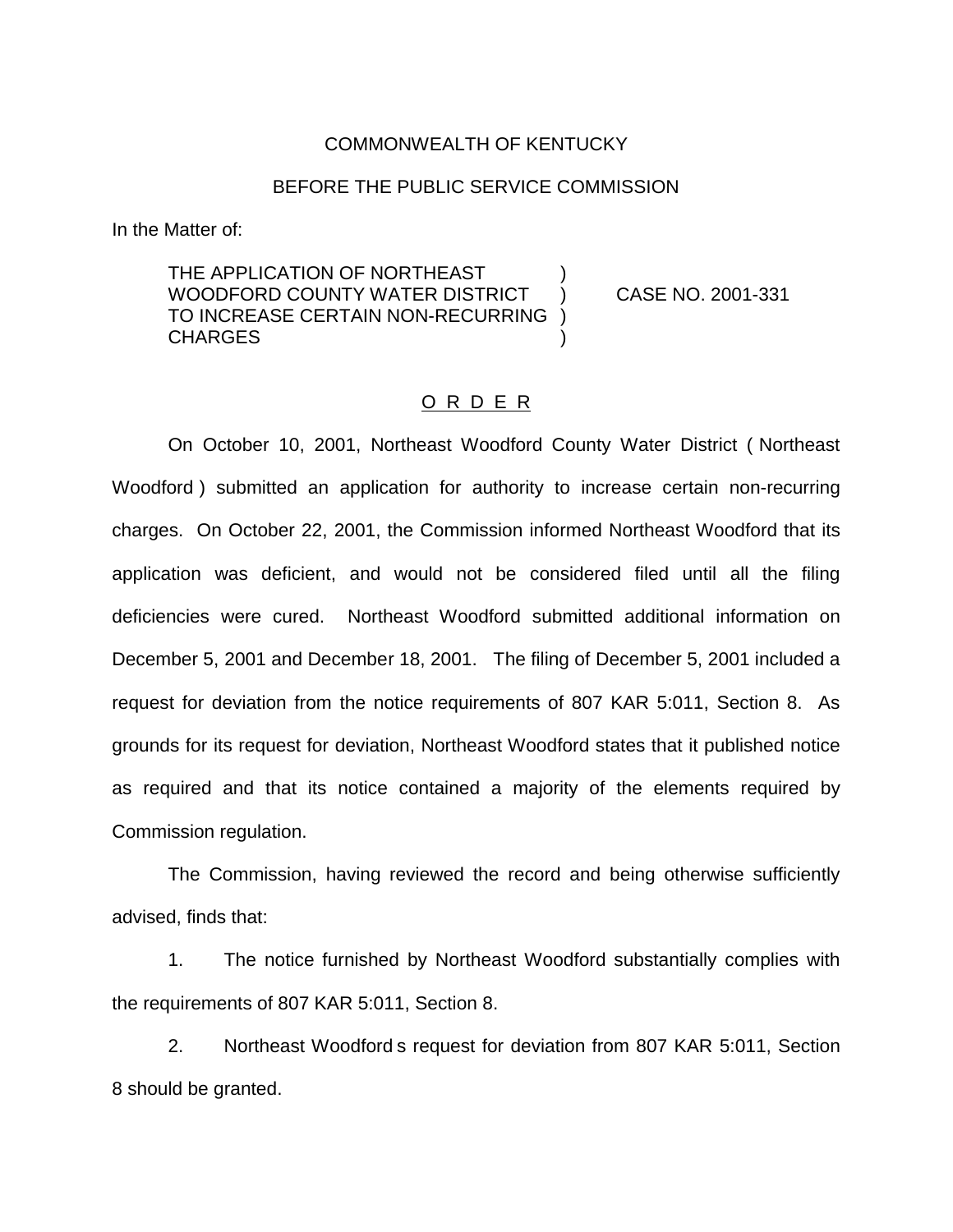3. Northeast Woodford has provided adequate evidence of the individual expenses incurred to provide the services associated with the proposed charges.

4. The proposed charges are equal to the expenses incurred to provide the associated services.

5. The charges and policies set forth in the Appendix to this Order are fair, just, and reasonable and should be approved.

IT IS THEREFORE ORDERED that:

1. Northeast Woodford s request for deviation is granted.

2. The charges in Appendix A attached hereto are approved for services rendered on and after the date of this Order.

3. The proposed tariff sheets filed by Northeast Woodford are approved as filed.

Done at Frankfort, Kentucky, this 15<sup>th</sup> day of January, 2002.

By the Commission

ATTEST:

 $\sim 60^{\circ}$